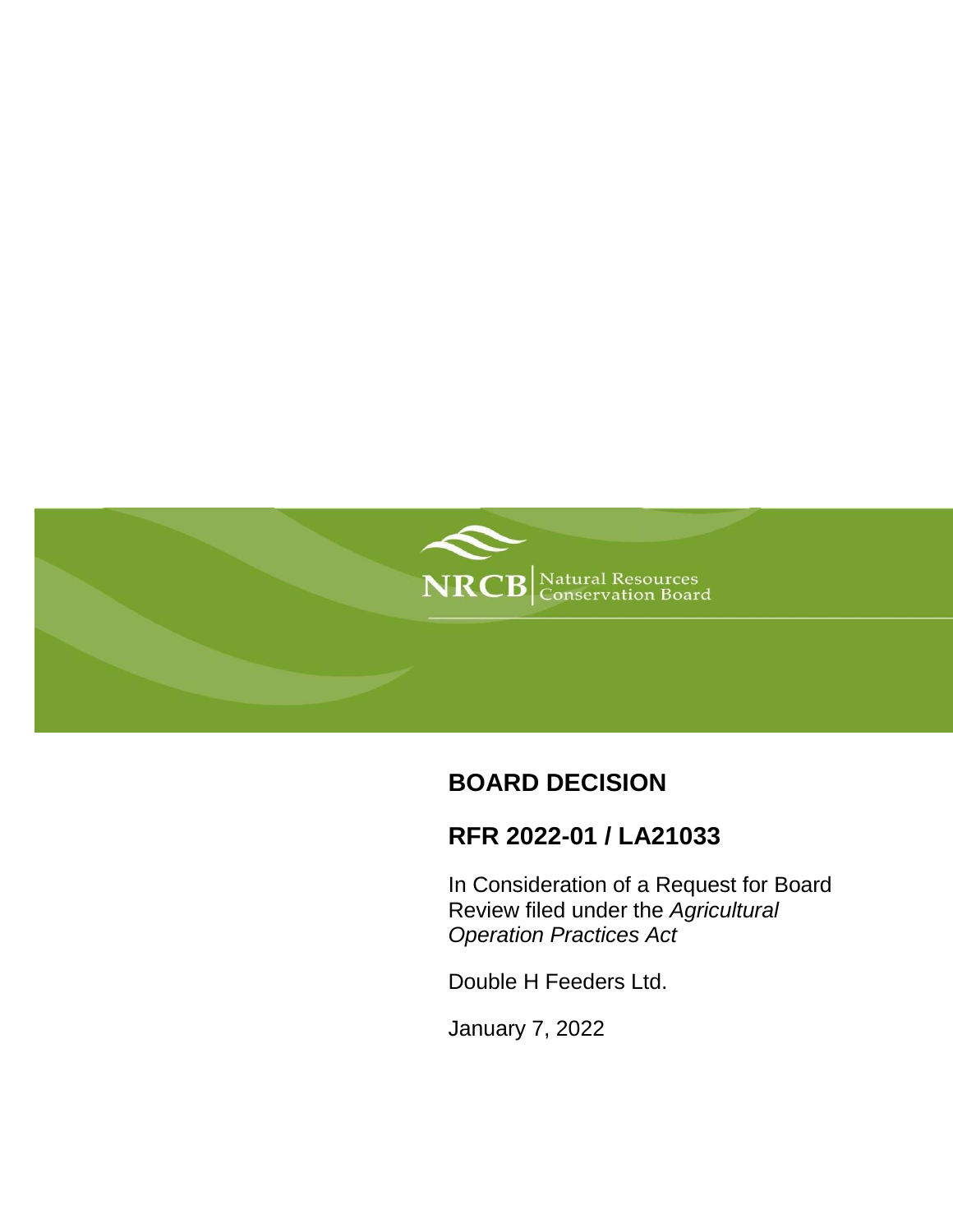**The Board issues this decision document under the authority of the** *Agricultural Operation Practices Act* **(AOPA), following its consideration of a request for Board review of Decision Summary LA21033.**

### **Background**

On November 25, 2021, the Natural Resources Conservation Board (NRCB) approval officer issued Decision Summary LA21033 (Decision Summary) in relation to an application by Double H Feeders Ltd. (Double H Feeders) to expand an existing poultry confined feeding operation (CFO). The CFO is located at NE 22-9-22 W4M in Lethbridge County (County) near the Town of Coalhurst (Town) and within the lands subject to the Lethbridge County and Town of Coalhurst Intermunicipal Development Plan (IDP). The approval officer denied the application after determining the proposed expansion is inconsistent with the land use provisions of the County's Municipal Development Plan (MDP).

A request for Board review (RFR) was filed on December 9, 2021 by the operator, Double H Feeders. The RFR met the filing deadline of December 16, 2021. On December 10, 2021, the NRCB sent a Notice of Schedule for the Board's Consideration of Requests for Review to the directly affected parties as established by the approval officer. In this case, to expedite the Board's consideration of requests for review given the end-of-year holidays, the Board provided that Notice ahead of the December 16, 2021 deadline.

On December 17, 2021, the directly affected parties were notified of the Board's intent to review this request and were provided with a copy of the RFR. Parties that have an adverse interest to the matters raised in the RFR were given the opportunity to submit a rebuttal. Three rebuttals were received from Mr. and Mrs. A.W. Bedster, Bryan Clifton, and Melissa Schmid by the filing deadline of December 23, 2021.

Under the authority of section 18(1) of the *Natural Resources Conservation Board Act*, a division of the Board consisting of Peter Woloshyn (chair), L. Page Stuart, Sandi Roberts, and Earl Graham, was established on December 21, 2021, to consider the RFR. The Board met on January 5, 2022 to deliberate on the filed RFR.

### **Jurisdiction**

The Board's authority for granting a review of an approval officer's decision is found in section 25(1) of AOPA, which states:

- *25(1) The Board must, within 10 working days of receiving an application under section 20(5), 22(4) or 23(3) and within 10 working days of the Board's determination under section 20(8) that a person or organization is a directly affected party,*
	- *(a) dismiss the application for review, if in the opinion of the Board, the issues raised in the application for review were adequately dealt with by the approval officer or the issues raised are of little merit, or*
	- *(b) schedule a review.*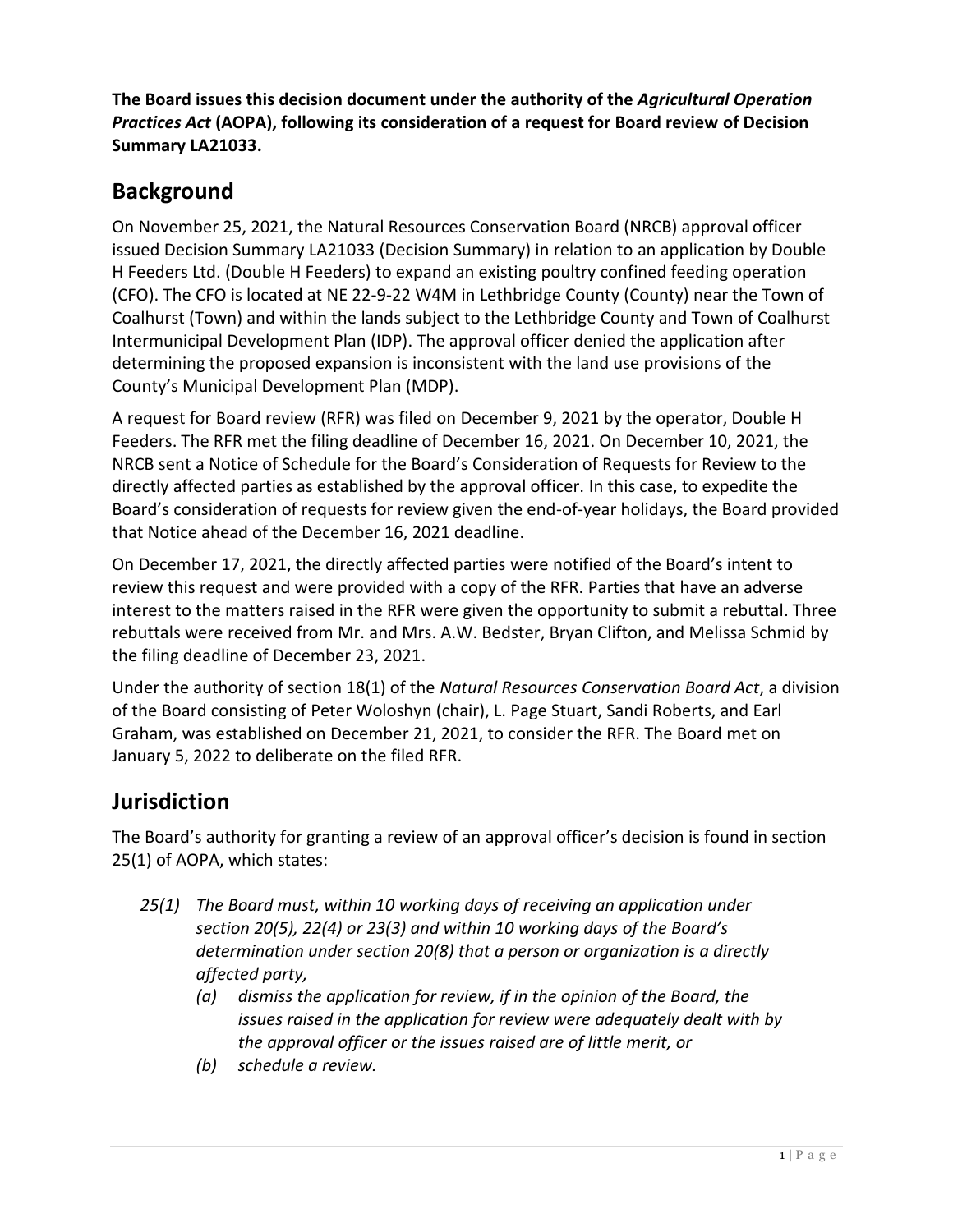The Board considers that a party requesting a review has the onus of demonstrating that there are sufficient grounds to merit review of the approval officer's decision. Section 13(1) of the AOPA Administrative Procedures Regulation describes the information that must be included in each request for Board review.

### **Documents Considered**

The Board considered the following information:

- Decision Summary LA21033, dated November 25, 2021
- Technical Document LA21033, dated November 25, 2021
- RFR filed by Double H Feeders Ltd., dated December 9, 2021
- Rebuttal filed by Mr. and Mrs. A.W. Bedster, filed December 13, 2021
- Rebuttal filed by Melissa Schmid, filed December 20, 2021
- Rebuttal filed by Bryan Clifton, filed December 21, 2021
- Lethbridge County Municipal Development Plan (MDP), dated December 5, 2019
- Lethbridge County Land Use Bylaw No. 1404 (LUB), dated September 2020
- Lethbridge County and Town of Coalhurst Intermunicipal Development Plan (IDP), dated December 2014

## **Board Deliberations**

In Decision Summary LA21033, on determining that the proposal to expand the existing poultry CFO was inconsistent with the land use provisions of the MDP, the NRCB approval officer denied the application as directed by section 22(1)(a) of AOPA. The Double H Feeders RFR asks the Board to issue an approval for the CFO expansion, notwithstanding any inconsistency with the MDP land use provisions. Directly affected parties Mr. and Mrs. A.W. Bedster, Bryan Clifton, and Melissa Schmid each filed a rebuttal to the Double H Feeders RFR, asking the Board to deny the Double H Feeders application for expansion. The rebuttals restate concerns raised by these directly affected parties with the approval officer, including adverse effects associated with surface water quality, odour, quality of life, and property values.

The Board met on January 5, 2022 to deliberate on the filed RFR as well as the issues raised by Mr. and Mrs. A.W. Bedster, Bryan Clifton, and Melissa Schmid, in their rebuttal filings.

The Board concludes that a hearing is warranted related to the issues advanced in the RFR and the rebuttals. The core issue for consideration in the Board's review is whether the Board should exercise its authority to approve the CFO expansion application, notwithstanding an inconsistency with the County's MDP land use provisions. The Board is in agreement with the approval officer's conclusion that the application is inconsistent with the Lethbridge County's MDP.

To assist parties in preparing their hearing submissions, the Board has identified a number of constituent elements that may contribute to the Board's decision on the core issue. These include: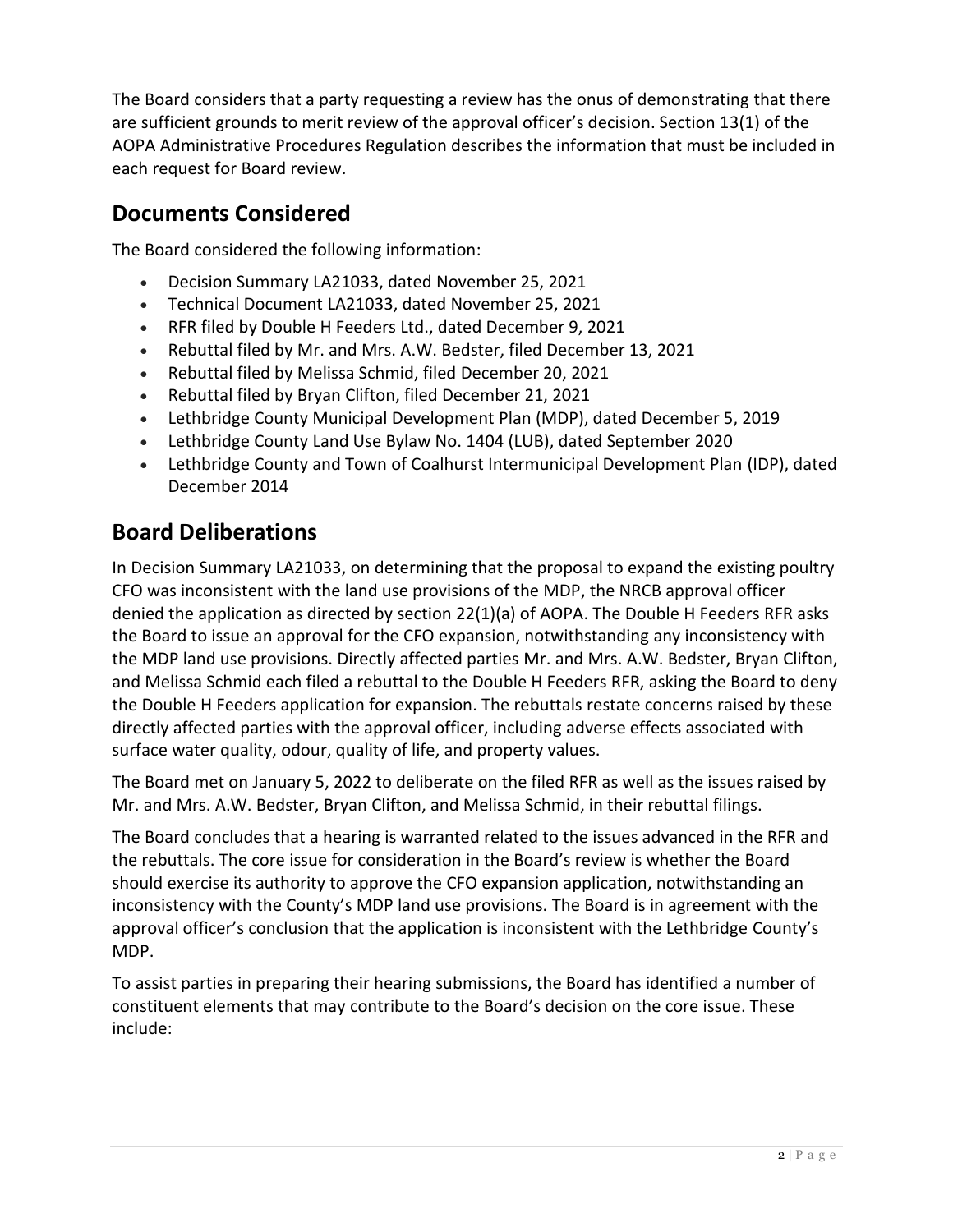Whether the Board should consider the land use provisions in the IDP, notwithstanding that AOPA directs the Board to municipal development plans. Amendments to the *Municipal Government Act* now provide that provisions in an IDP prevail in the event of a conflict with a provision in the MDP. Section 638 of the *Municipal Government Act* states:

> **638 (3)** An intermunicipal development plan prevails to the extent of any conflict or inconsistency between

- (a) a municipal development plan, an area structure plan or an area redevelopment plan, and
- (b) the intermunicipal development plan

in respect of the development of the land to which the conflicting or inconsistent plans apply.

- Double H Feeders has made representations related to its operation on NW 22-9-22 W4. The relevance of the operation at that site, which operates under a distinct NRCB permit, to the expansion application is not clear to the Board. Parties, including the County and the Town, may wish to address this in their submissions.
- How does the Town's statement of support for the expansion (April 8, 2021 letter to the County) support the objectives of the provisions in the IDP?
- Is the Town's statement of support contingent on Double H Feeders' proposal to abandon the operation at NW 22-9-22 W4?
- What is the position of the County in relation to consistency of the Double H Feeders expansion, or the potential for future expansions, with the land use provisions in the MDP and IDP?
- What public consultation was conducted by the County and Town in the course of the MDP and IDP development?
- What are the municipal planning objectives related to the establishment of the confined feeding operation exclusion zone on the lands associated with the Double H Feeders operation?
- What assistance can the Town and County provide the Board in determining the intent of the term "primarily agricultural" land referenced in the IDP?
- Decision Summary LA21033 did not specifically assess or consider the concerns raised by directly affected parties in relation to runoff, odour, manure storage, no-till land application of manure, property value, or reduced quality of life. Some or all of these issues may be relevant to this review, particularly as they relate to land use and planning objectives and effects on the community. The Board also asks that the approval officer, the Bedsters, Mr. Clifton and Ms. Schmid provide evidence that will assist the Board in understanding the potential for runoff from the existing and proposed manure storage facilities.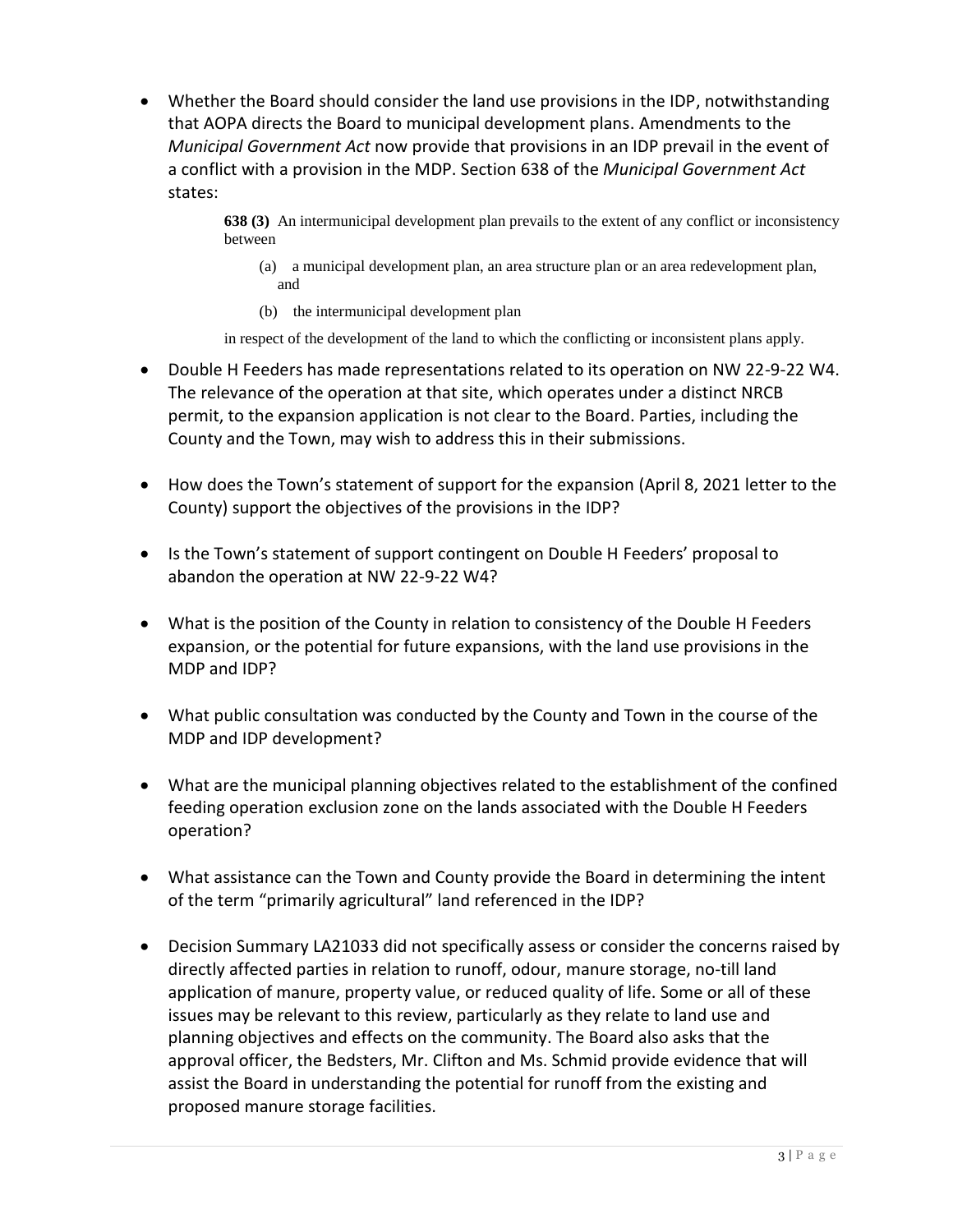### **Form of Review**

The Board has determined that the issues to be considered on review will benefit from an oral hearing, to be conducted virtually. An oral hearing will afford the parties the opportunity to question other participants, and the Board will have the benefit of evidence from the operator and directly affected landowners. The Board expects that it will have the benefit of hearing from both the County and the Town.

### **Decision**

As a result of the Board's deliberations, it has determined that a review is warranted to consider whether a permit for Application LA21033 should be approved or denied.

#### **Review Process**

The Board finds that eligible parties to this proceeding include Double H Feeders, Mr. and Mrs. A.W. Bedster, Bryan Clifton, Melissa Schmid, Lethbridge County, Town of Coalhurst, and NRCB approval officer Carina Weisbach. Board staff will contact all parties to determine an appropriate hearing date. Once the hearing date has been established, the Board will establish dates for the filing of written submissions (mandatory) and written rebuttal submissions (not mandatory) in advance of the hearing. Written submissions are to be directed to the attention of Laura Friend at the Calgary office of the NRCB [\(laura.friend@nrcb.ca\)](mailto:laura.friend@nrcb.ca). Following the filing dates, the Board will ensure all directly affected parties are provided copies of each other's submissions. All materials will also be posted on the NRCB [website.](https://www.nrcb.ca/confined-feeding-operations/board-reviews-court-decisions-revamp/current-completed-board-reviews/445/double-h-feeders-ltd)

The Board anticipates that a hearing of the issues for review will be completed in a single day. Board staff will contact each of the parties with the specific arrangements and logistics associated with the virtual hearing. All parties will be advised once those arrangements are finalized.

DATED at EDMONTON, ALBERTA, this 7<sup>th</sup> day of January 2022.

\_\_\_\_\_\_\_\_\_\_\_\_\_\_\_\_\_\_\_\_\_\_\_\_\_\_\_\_ \_\_\_\_\_\_\_\_\_\_\_\_\_\_\_\_\_\_\_\_\_\_\_\_\_\_\_\_

\_\_\_\_\_\_\_\_\_\_\_\_\_\_\_\_\_\_\_\_\_\_\_\_\_\_\_\_ \_\_\_\_\_\_\_\_\_\_\_\_\_\_\_\_\_\_\_\_\_\_\_\_\_\_\_\_

*Original signed by:*

Peter Woloshyn (chair) E. Page Stuart

Sandi Roberts **Earl Graham**